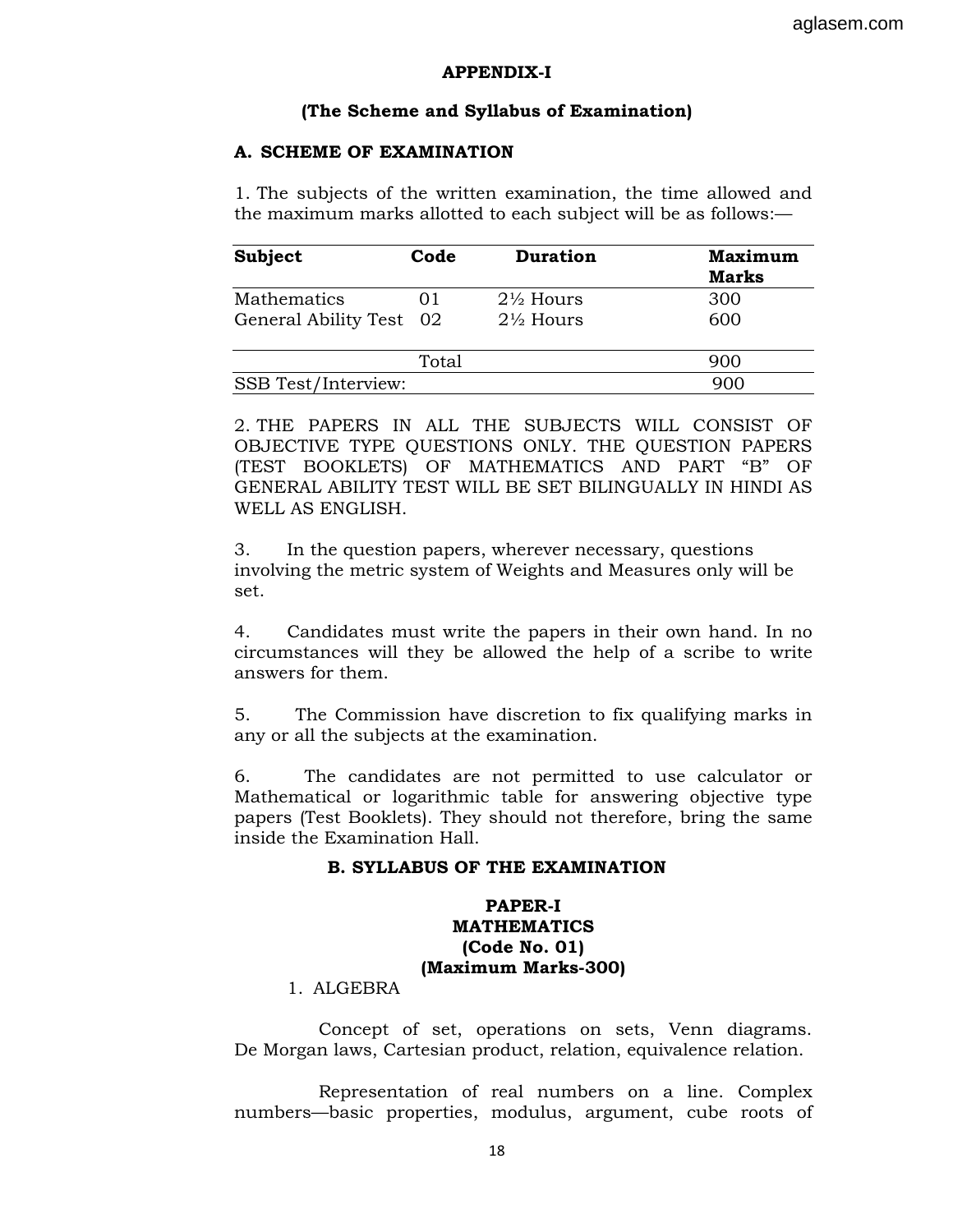unity. Binary system of numbers. Conversion of a number in decimal system to binary system and vice-versa. Arithmetic, Geometric and Harmonic progressions. Quadratic equations with real coefficients. Solution of linear inequations of two variables by graphs. Permutation and Combination. Binomial theorem and its applications. Logarithms and their applications.

## 2. MATRICES AND DETERMINANTS :

 Types of matrices, operations on matrices. Determinant of a matrix, basic properties of determinants. Adjoint and inverse of a square matrix, Applications-Solution of a system of linear equations in two or three unknowns by Cramer's rule and by Matrix Method.

### 3. TRIGONOMETRY :

 Angles and their measures in degrees and in radians. Trigonometrical ratios. Trigonometric identities Sum and difference formulae. Multiple and Sub-multiple angles. Inverse trigonometric functions. Applications-Height and distance, properties of triangles.

### 4. ANALYTICAL GEOMETRY OF TWO AND THREE DIMENSIONS:

Rectangular Cartesian Coordinate system. Distance formula. Equation of a line in various forms. Angle between two lines. Distance of a point from a line. Equation of a circle in standard and in general form. Standard forms of parabola, ellipse and hyperbola. Eccentricity and axis of a conic. Point in a three dimensional space, distance between two points. Direction Cosines and direction ratios. Equation two points. Direction Cosines and direction ratios. Equation of a plane and a line in various forms. Angle between two lines and angle between two planes. Equation of a sphere.

## 5. DIFFERENTIAL CALCULUS :

 Concept of a real valued function–domain, range and graph of a function. Composite functions, one to one, onto and inverse functions. Notion of limit, Standard limits—examples. Continuity of functions—examples, algebraic operations on continuous functions. Derivative of function at a point, geometrical and physical interpretation of a derivative—applications. Derivatives of sum, product and quotient of functions, derivative of a function with respect to another function, derivative of a composite function. Second order derivatives. Increasing and decreasing functions. Application of derivatives in problems of maxima and minima.

6. INTEGRAL CALCULUS AND DIFFERENTIAL EQUATIONS :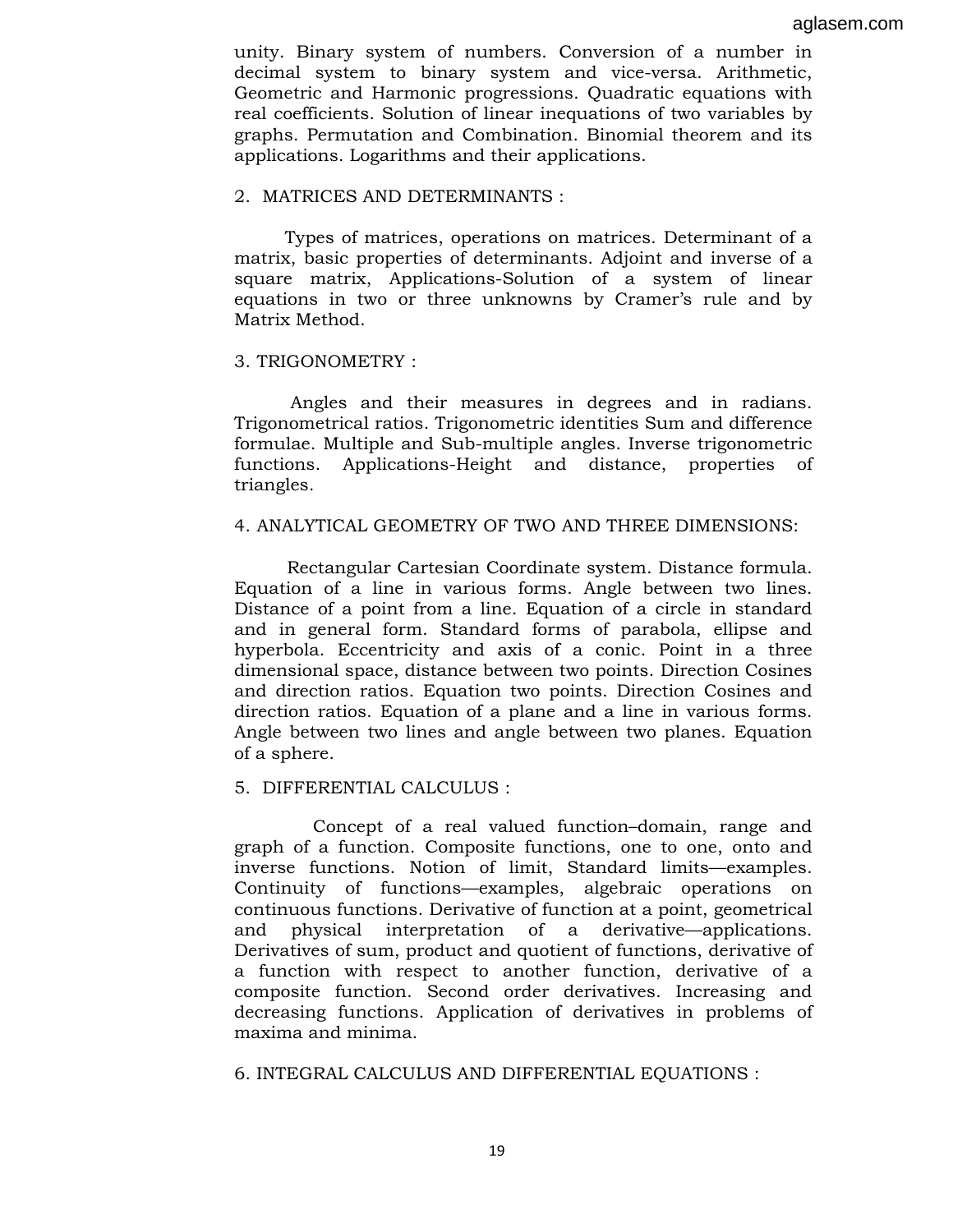Integration as inverse of differentiation, integration by substitution and by parts, standard integrals involving algebraic expressions, trigonometric, exponential and hyperbolic functions. Evaluation of definite integrals—determination of areas of plane regions bounded by curves—applications.

 Definition of order and degree of a differential equation, formation of a differential equation by examples. General and particular solution of a differential equations, solution of first order and first degree differential equations of various types—examples. Application in problems of growth and decay.

### 7. VECTOR ALGEBRA :

 Vectors in two and three dimensions, magnitude and direction of a vector. Unit and null vectors, addition of vectors, scalar multiplication of a vector, scalar product or dot product of two vectors. Vector product or cross product of two vectors. Applications—work done by a force and moment of a force and in geometrical problems.

## 8. STATISTICS AND PROBABILITY :

 Statistics : Classification of data, Frequency distribution, cumulative frequency distribution—examples. Graphical representation—Histogram, Pie Chart, frequency polygon examples. Measures of Central tendency—Mean, median and mode. Variance and standard deviation—determination and comparison. Correlation and regression.

 Probability : Random experiment, outcomes and associated sample space, events, mutually exclusive and exhaustive events, impossible and certain events. Union and Intersection of events. Complementary, elementary and composite events. Definition of probability—classical and statistical—examples. Elementary theorems on probability—simple problems. Conditional probability, Bayes' theorem—simple problems. Random variable as function on a sample space. Binomial distribution, examples of random experiments giving rise to Binominal distribution.

## **PAPER-II GENERAL ABILITY TEST (Code No. 02) (Maximum Marks—600)**

## **Part 'A'—ENGLISH (Maximum Marks—200)**

 The question paper in English will be designed to test the candidate's understanding of English and workman like use of words. The syllabus covers various aspects like : Grammar and usage, vocabulary, comprehension and cohesion in extended text to test the candidate's proficiency in English.

## **Part 'B'—GENERAL KNOWLEDGE (Maximum Marks—400)**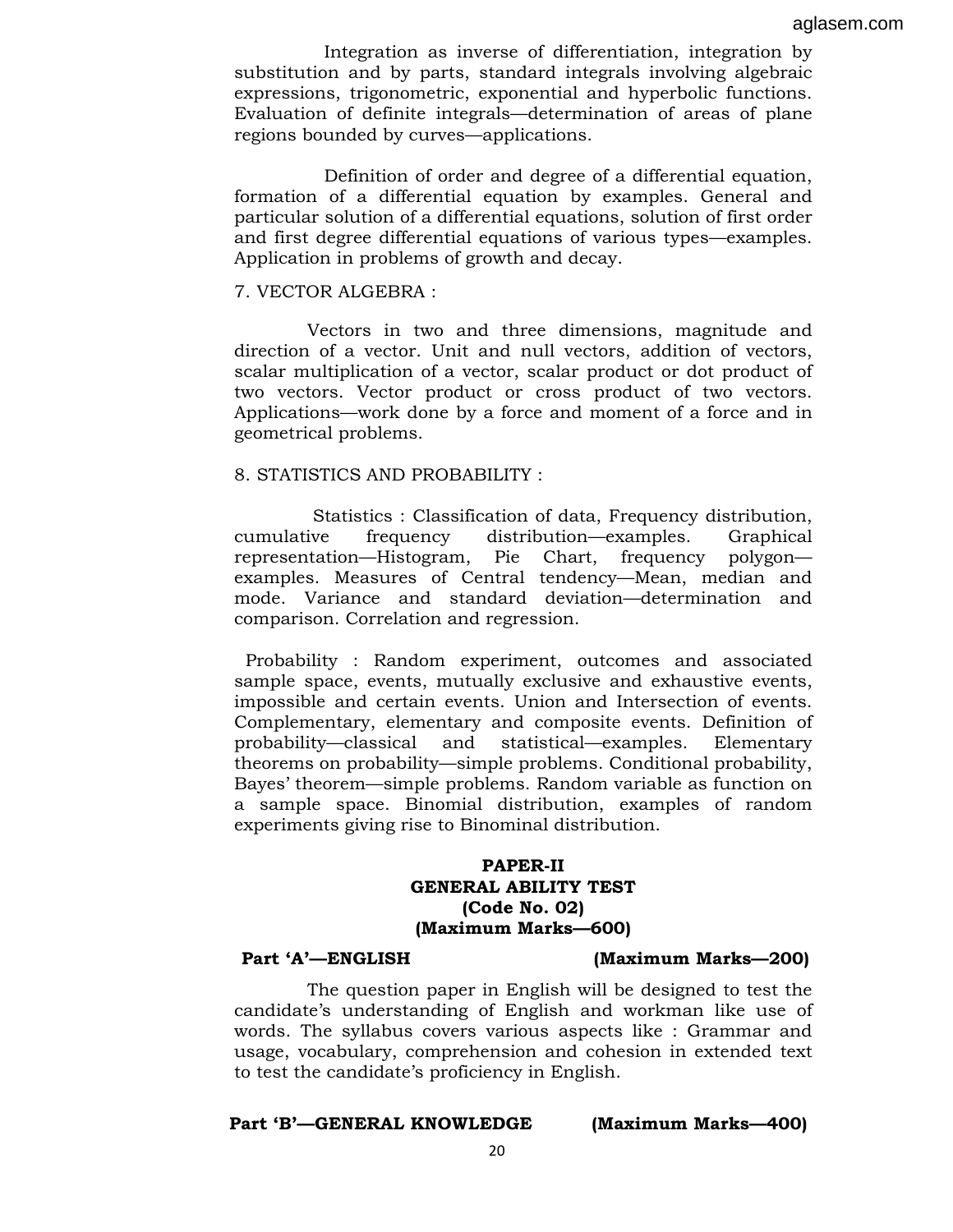The question paper on General Knowledge will broadly cover the subjects : Physics, Chemistry, General Science, Social Studies, Geography and Current Events.

The syllabus given below is designed to indicate the scope of these subjects included in this paper. The topics mentioned are not to be regarded as exhaustive and questions on topics of similar nature not specifically mentioned in the syllabus may also be asked. Candidate's answers are expected to show their knowledge and intelligent understanding of the subject.

## **Section 'A' (Physics)**

 Physical Properties and States of Matter, Mass, Weight, Volume, Density and Specific Gravity, Principle of Archimedes, Pressure Barometer.

 Motion of objects, Velocity and Acceleration, Newton's Laws of Motion, Force and Momentum, Parallelogram of Forces, Stability and Equilibrium of bodies, Gravitation, elementary ideas of work, Power and Energy. Effects of Heat, Measurement of Temperature and Heat, change of State and Latent Heat, Modes of transference of Heat. Sound waves and their properties, Simple musical instruments. Rectilinear propagation of Light, Reflection and refraction. Spherical mirrors and Lenses, Human Eye.

 Natural and Artificial Magnets, Properties of a Magnet, Earth as a Magnet.

 Static and Current Electricity, conductors and Nonconductors, Ohm's Law, Simple Electrical Circuits, Heating, Lighting and Magnetic effects of Current, Measurement of Electrical Power, Primary and Secondary Cells, Use of X-Rays. General Principles in the working of the following:

 Simple Pendulum, Simple Pulleys, Siphon, Levers, Balloon, Pumps, Hydrometer, Pressure Cooker, Thermos Flask, Gramophone, Telegraphs, Telephone, Periscope, Telescope, Microscope, Mariner's Compass; Lightening Conductors, Safety Fuses.

# **Section 'B' (Chemistry)**

 Physical and Chemical changes. Elements, Mixtures and Compounds, Symbols, Formulae and simple Chemical Equations, Law of Chemical Combination (excluding problems). Properties of Air and Water.

 Preparation and Properties of Hydrogen, Oxygen, Nitrogen and Carbondioxide, Oxidation and Reduction. Acids, bases and salts. Carbon—different forms. Fertilizers—Natural and Artificial. Material used in the preparation of substances like Soap, Glass, Ink, Paper, Cement, Paints, Safety Matches and Gun-Powder. Elementary ideas about the structure of Atom, Atomic Equivalent and Molecular Weights, Valency.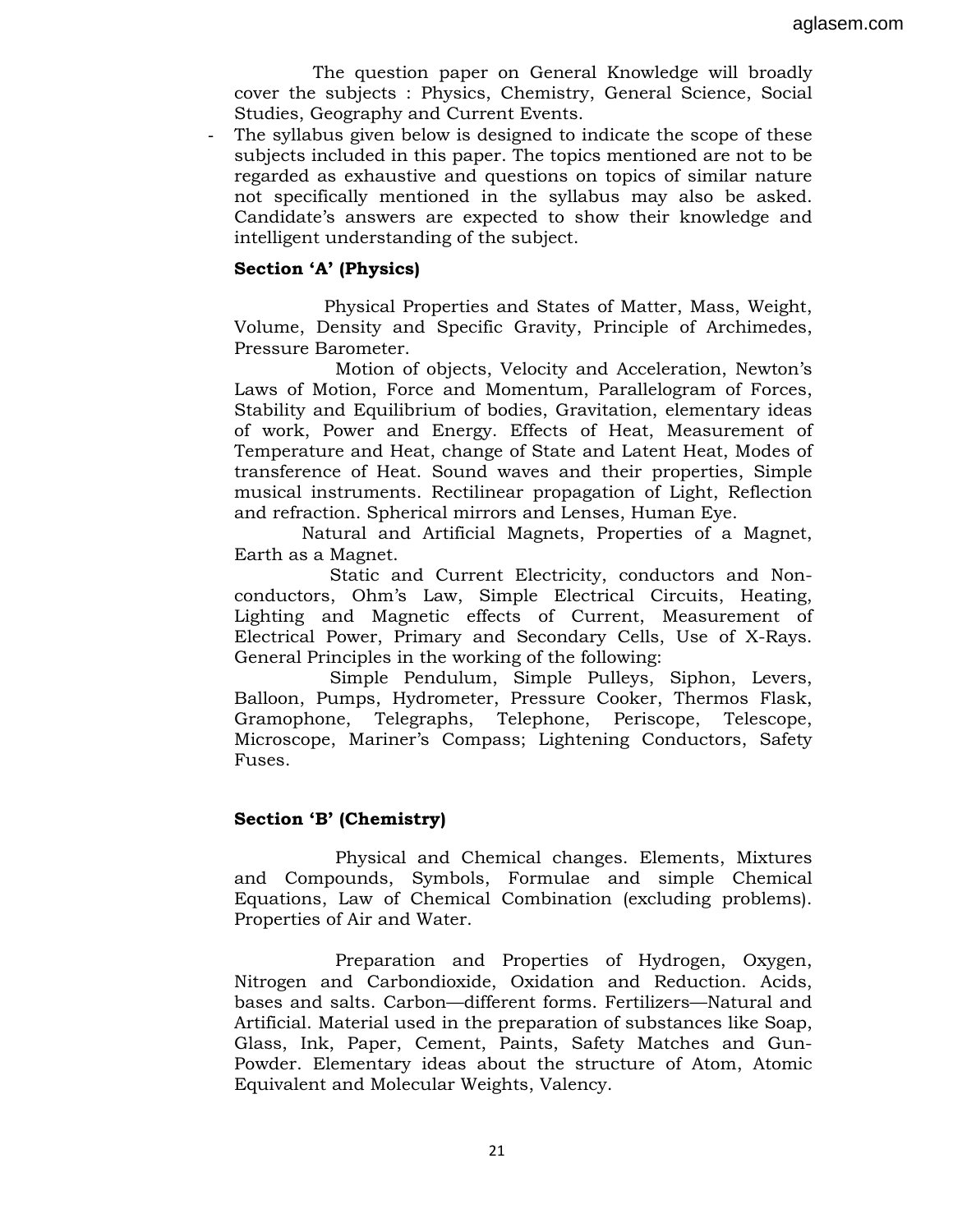# **Section 'C' (General Science)**

Difference between the living and non-living. Basis of Life—Cells, Protoplasms and Tissues. Growth and Reproduction in Plants and Animals.

Elementary knowledge of Human Body and its important organs. Common Epidemics, their causes and prevention.

Food—Source of Energy for man. Constituents of food, Balanced Diet. The Solar System—Meteors and Comets, Eclipses. Achievements of Eminent Scientists.

# **Section 'D' (History, Freedom Movement etc.)**

A broad survey of Indian History, with emphasis on Culture and Civilisation.

Freedom Movement in India. Elementary study of Indian Constitution and Administration. Elementary knowledge of Five Year Plans of India. Panchayati Raj, Co-operatives and Community Development. Bhoodan, Sarvodaya, National Integration and Welfare State, Basic Teachings of Mahatma Gandhi.

Forces shaping the modern world; Renaissance, Exploration and Discovery; War of American Independence. French Revolution, Industrial Revolution and Russian Revolution. Impact of Science and Technology on Society. Concept of one World, United Nations, Panchsheel, Democracy, Socialism and Communism. Role of India in the present world.

# **Section 'E' (Geography)**

 The Earth, its shape and size. Lattitudes and Longitudes, Concept of time. International Date Line. Movements of Earth and their effects. Origin of Earth. Rocks and their classification; Weathering—Mechanical and Chemical, Earthquakes and Volcanoes. Ocean Currents and Tides Atmosphere and its composition; Temperature and Atmospheric Pressure, Planetary Winds, Cyclones and Anti-cyclones; Humidity; Condensation and Precipitation; Types of Climate, Major Natural regions of the World. Regional Geography of India—Climate, Natural vegetation. Mineral and Power resources; location and distribution of agricultural and Industrial activities. Important Sea ports and main sea, land and air routes of India. Main items of Imports and Exports of India.

# **Section 'F' (Current Events)**

 Knowledge of Important events that have happened in India in the recent years. Current important world events. Prominent personalities—both Indian and International including those connected with cultural activities and sports.